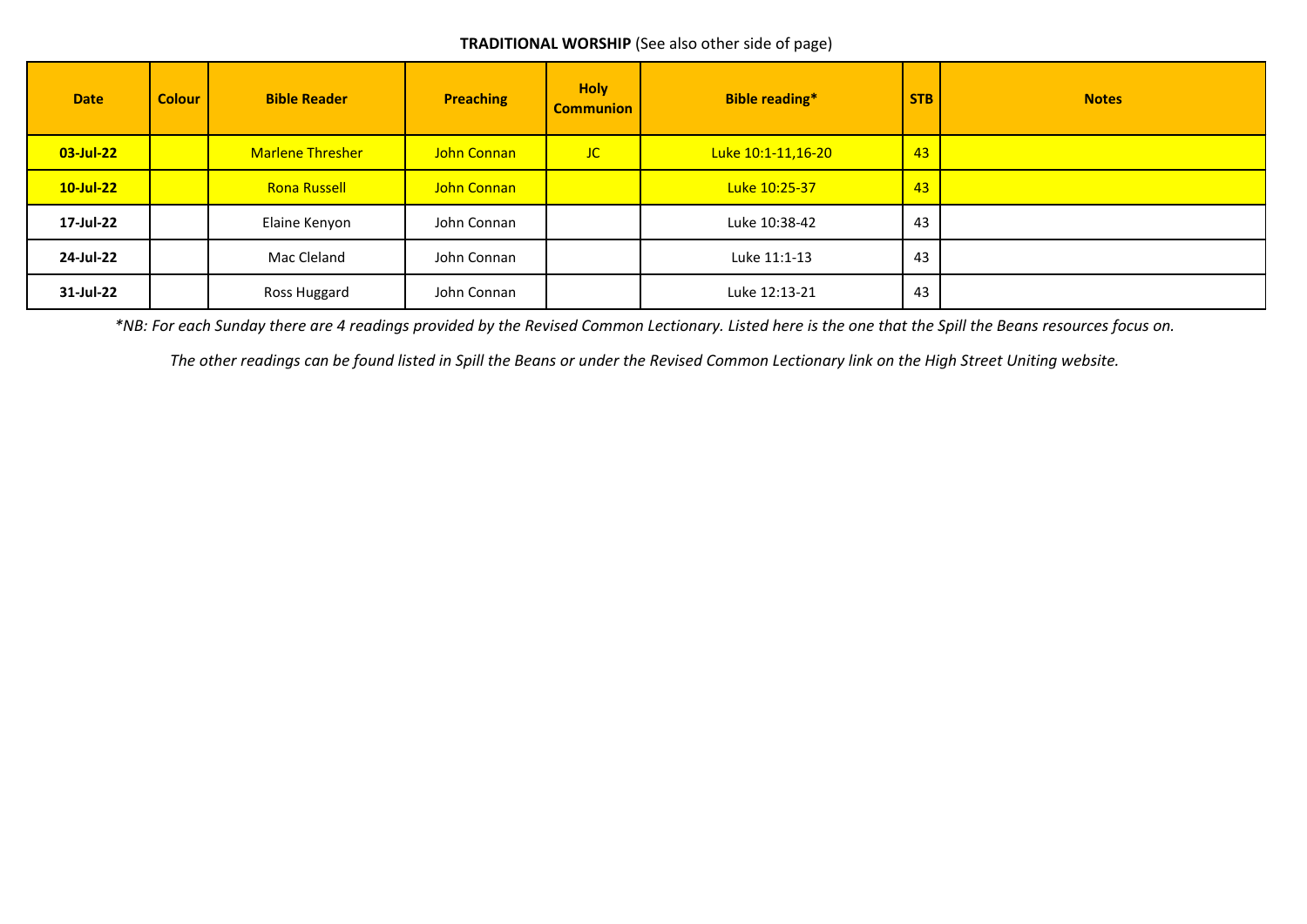## TRADITIONAL WORSHIP

| <b>Date</b>  | <b>Stewards</b>              | <b>Morning Tea Helpers</b>                  | <b>Flowers</b>        | <b>Organ</b> |
|--------------|------------------------------|---------------------------------------------|-----------------------|--------------|
| $03$ -Jul-22 | Jen & Mick Johnson           | Dorothy Bucher, Robert Latimer, Fay Loader  | <b>Beryl and Marg</b> |              |
| $10$ -Jul-22 | Jen & Mick Johnson           | Marilyn Sheerin, Harriet Holton, John Upton | <b>Beryl and Marg</b> |              |
| 17-Jul-22    | Edna Reeves, Marilyn Sheerin | Michael and Jen Johnson, Alistair Munro     | Edna Reeves           |              |
| 24-Jul-22    | Edna Reeves, Marilyn Sheerin | Edna Runciman, Stanley and Viola Zhungu     | Edna Reeves           |              |
| 31-Jul-22    | Rona Russell, Heather Rawson | Vilma LaBrooy, Sue Baker, Carol Calderbank  | Beryl and Marg        |              |